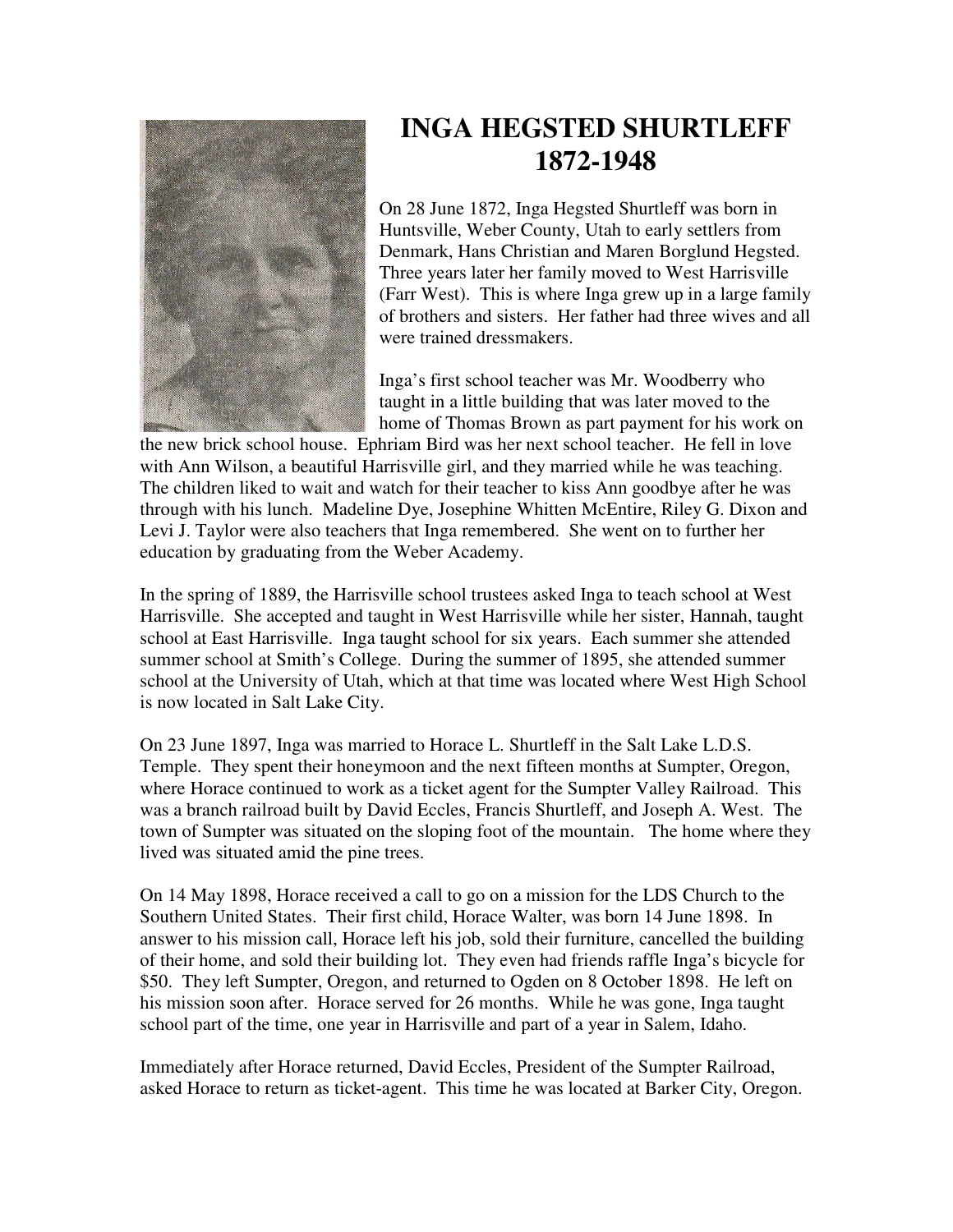On 1 June 1901, his work took them to Whitney, Oregon. Whitney resembled what Inga thought the Garden of Eden must have looked like. To get to the two-room log cabin where they lived, they had to cross a meadow which was always a mass of flowers. The cabin was surrounded by tall trees that seemed to be reaching upward to the moon. There was a cold water spring nearby where they kept their meat and vegetables. The water was so cold they had to let it stand a while before they could even drink it.

Before the expected snowfall of winter came, they moved from this place and bought a lot near the depot to be closer to Horace's work. They had a four-room house built on the lot, and moved into the home 1 October 1901. Their second child, Cornelia Lucile, was born there 23 December 1901. The trains were not running that day so the doctor had to come 27 miles by sleigh in the deep snow.

On 29 March 1901, they received word that Inga's mother had died of a heart attack in Salem, Idaho. Horace and Inga took their two children and left with her sister Hannah and Mrs. E. J. Metzler on the first train for Idaho. Their delayed train kept the funeral services waiting for three hours. Before they left Idaho, Inga's brother, Victor, and his partner in business, Chris Jenson, offered Horace a position of management of their store, The Hegsted Jenson Store, at Lyman Idaho. They returned to Oregon to settle their affairs, and 6 June 1902, arrived at Victor's in Idaho. They moved to Lyman one week later and lived there for four years. While there, Inga taught Sunday School.

Their son Milton Hegsted was born in Lyman on 29 November 1903, and daughter Helen Virginia was born 29 July 1906. In the autumn of 1905, they moved their family to Rexburg, Idaho where Horace had employment in the Hegsted Jenson Store. He remained with this company three years, and then he left to be assistant manager of the Henry J. Flamm Company Store. While in Rexburg, Inga was president of the Y.M.M.I.A for three years and on the M.I.A Stake Board.

They moved to Harrisville, Weber County, Utah on 1 April 1910, and settled on the original Noah L. Shurtleff homestead where Horace had been born 39 years earlier. Three more children were born: Marjorie Fern, 7 October 1907, Victor DeGray, 4 July 1909, and Leland Mark, 3 May 1911. Mark died from complications from measles 16 February 1918. Carlyle Hegsted was born to them 21 March 1915, and another baby boy, William Hegsted born 12 September 1916, completed the family.

While Horace served as a member of the Harrisville Ward Bishopric for twenty one years, Inga was superintendent of the Religion Class, president and counselor of the YMIA and was on the Relief Society Stake Board where she served as a special representative from the North Weber Stake. She was chosen to receive special instruction for six weeks in social science to aid in welfare work. Inga was an active member and officer of the Pioneer Camp #30 (Daughters of the Utah Pioneers) which was organized in Harrisville 28 October 1920. She served as teacher for ten years.